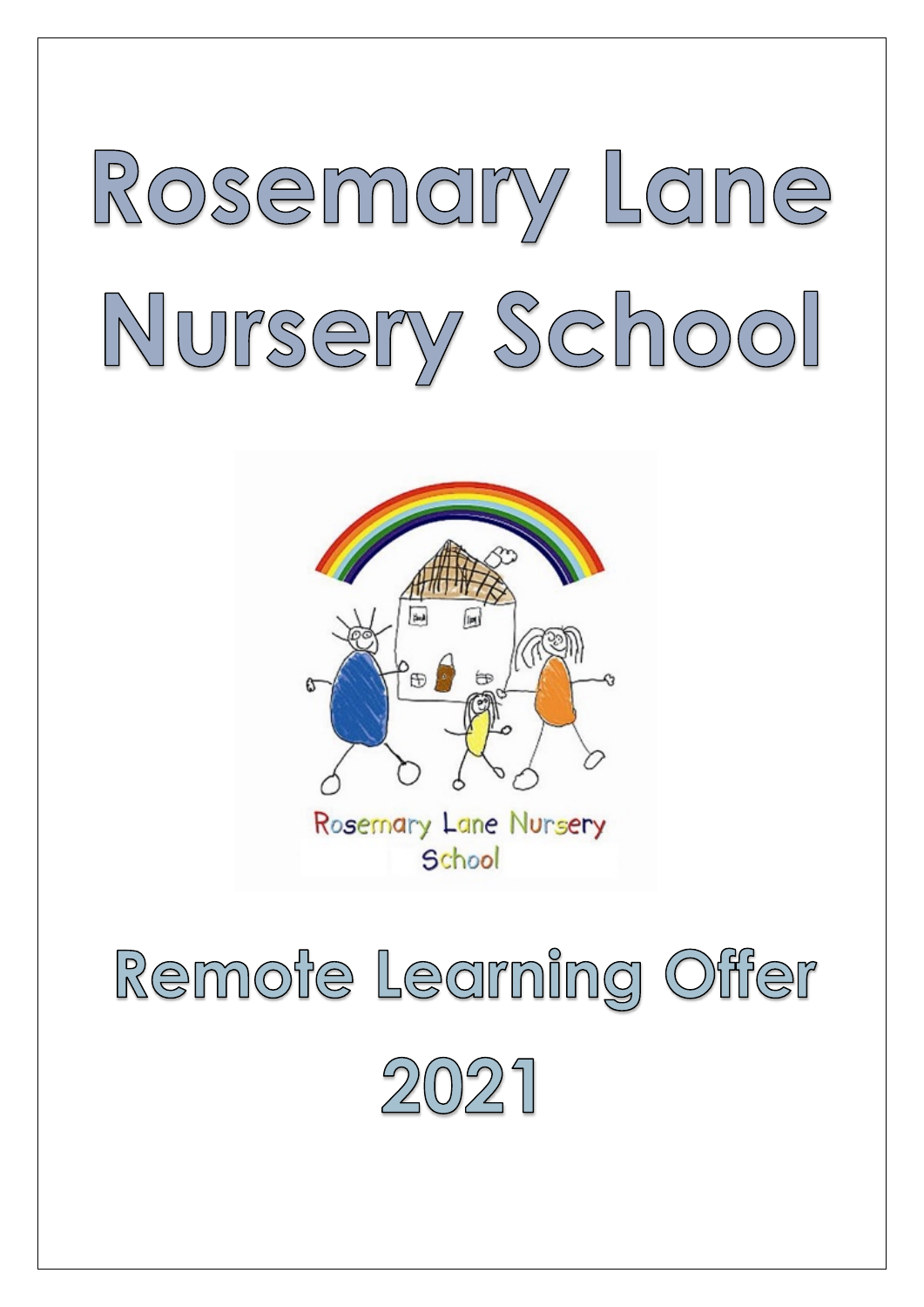### **Remote education provision: information for parents /carers**

This information is intended to provide clarity and transparency to pupils and parents or carers about what to expect from remote education.

Remote education is a means, not an end. The aim of education is to deliver a high-quality curriculum so that pupils know more and remember more.

Remote education is one way of doing so. The remote education curriculum needs to be aligned to the classroom curriculum as much as possible and this is what school has refined over the last few months.

### **The remote curriculum: what is taught to pupils at home**

### **What should my child expect from immediate remote education in the first day or two of pupils being sent home?**

- All children registered with Rosemary Lane Nursery School will have a pack of materials provided to them for remote learning including paper, card, marker pens, pencils, painting boxes, play dough, scissors and glue.
- Rosemary Lane Nursery School has a remote learning platform on Seesaw. All families will be provided with login details and clear instructions about how to access the school Seesaw account either in paper form on via email.
- All families will be provided with clear communication channels about what to do if they cannot access remote learning or need support with additional provisions.
- Daily videos and tutorials will be uploaded to the online platform of Seesaw for all children to access from home.
- Teachers will provide daily prompt feedback and support through voice comments on Seesaw.
- Remote education will be planned around the 7 areas of the Early Years Foundation Stage curriculum, based upon small group activities.

### **Following the first few days of remote education, will my child be taught broadly the same curriculum as they would if they were in school?**

- We teach the same curriculum remotely as we do in school wherever possible and appropriate.
- However, as children learn through play, based around their interests and enthusiasms, we have had to adapt to make the remote curriculum accessible to all. We have provided packs of creative resources, to support parents with activities in the home.

# **Remote teaching and study time each day**

### **How long can I expect work set by the school to take my child each day?**

We expect that remote education (including remote teaching and independent work) will take pupils broadly the following number of hours each day:

| Early Years Pupils (Nursery and Reception aged 2-3) | 45min of activities set by school.                    |
|-----------------------------------------------------|-------------------------------------------------------|
| Early Years Pupils (Nursery and Reception aged 3-5) | 1hour - 1hour 30 mins of activities set<br>by school. |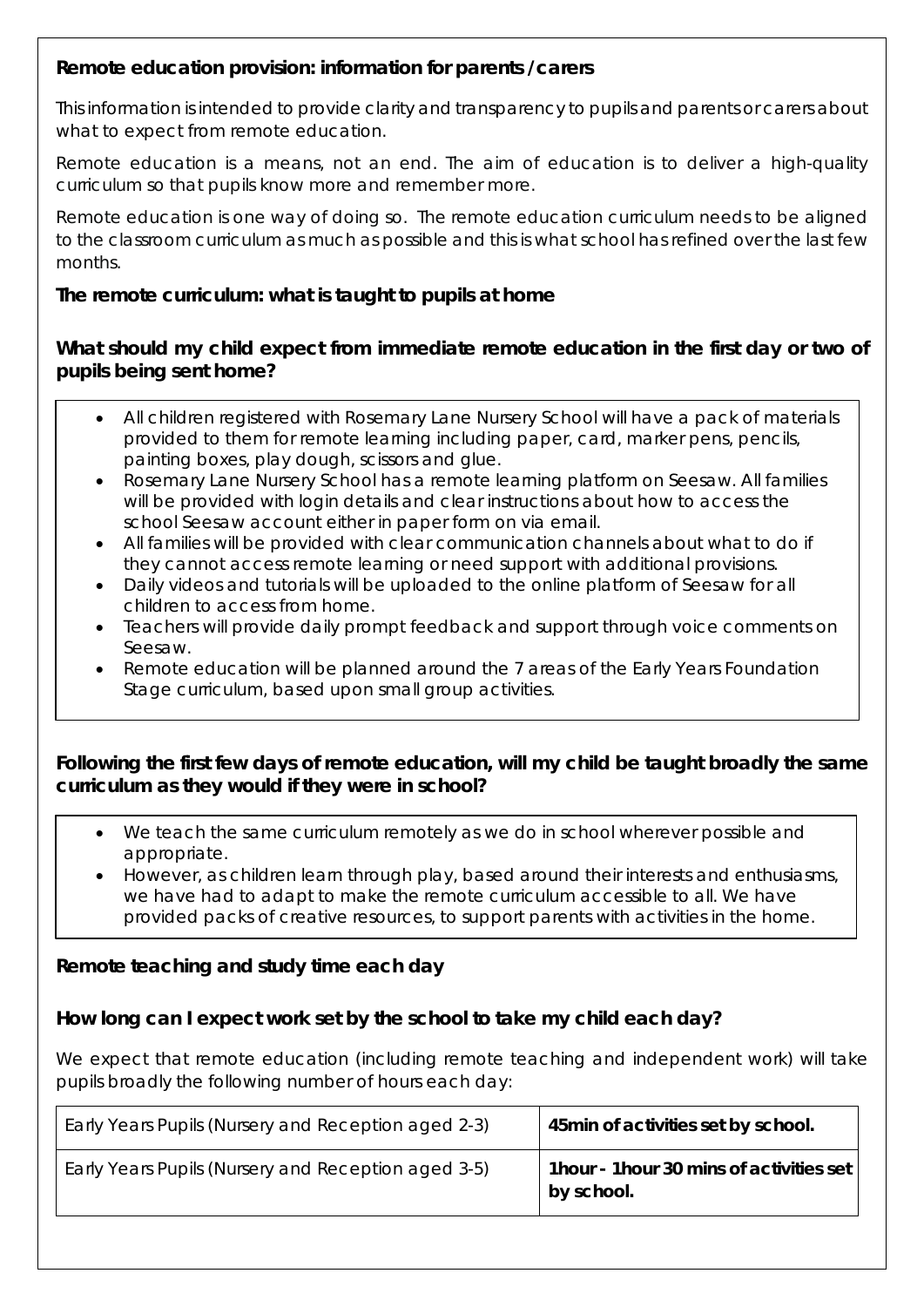### **Accessing remote education**

### **How will my child access any online remote education you are providing?**

- We use Seesaw as an online tool to provide learning resources.
- Seesaw is an app that allows teachers to assign learning activities to children. It also allows children the opportunity to share their learning with their teacher for feedback and acknowledgement. More information can be found at<https://web.seesaw.me/>
- We think this will be very helpful to our families who will be engaging in distance learning. It is envisaged that when your child has completed their activity a photo or short video clip of it can be simply taken and sent to the class teacher for approval and feedback via Seesaw.

### **If my child does not have digital or online access at home, how will you support them to access remote education?**

We recognise that some pupils may not have suitable online access at home. We take the following approaches to support those pupils to access remote education:

- We fully appreciate that not everyone has access to technology at home. As such, those children who are unable to access online activities have been given paperbased activities.
- We have also ensured that all children have received a creative pack of materials to be able to complete activities at home.
- The system has been set up so that parents and carers, at a minimum, only need a smart phone to access the remote learning. All parents and carers have confirmed they do have this technology through telephone conversations.
- Should it become apparent that a family is struggling to access the work due to technological limitations within the household, the school will work with the family to support them with this matter.

# **How will my child be taught remotely?**

Asynchronous education, when materials are prepared by the teacher and accessed by the pupil at a later date, is our main offer. Some examples of remote teaching approaches:

- Creative materials packs were given out in December 2020 and new starters received these in January 2021 and more in December 2021.
- The pack contains scissors, marker pens, pencils, crayons, watercolour paint boxes and brushes, play dough, card, paper and glue.
- Due to the age and development of the children activities provided can be accessed in any order or by area of interest.
- In order to ensure continuity and consistency activities are posted on a daily basis at 9am (when children are off).
- Each day children are off, nursery will provide an input into the activities for the children to follow on Seesaw. This will form the basis for them to respond to with a photograph, video, verbal or written comment uploaded to Seesaw via an electronic device – such as a smart phone.
- Teaching staff will be available to engage in online learning using the seesaw application from 8:45 am to 2.45 pm daily.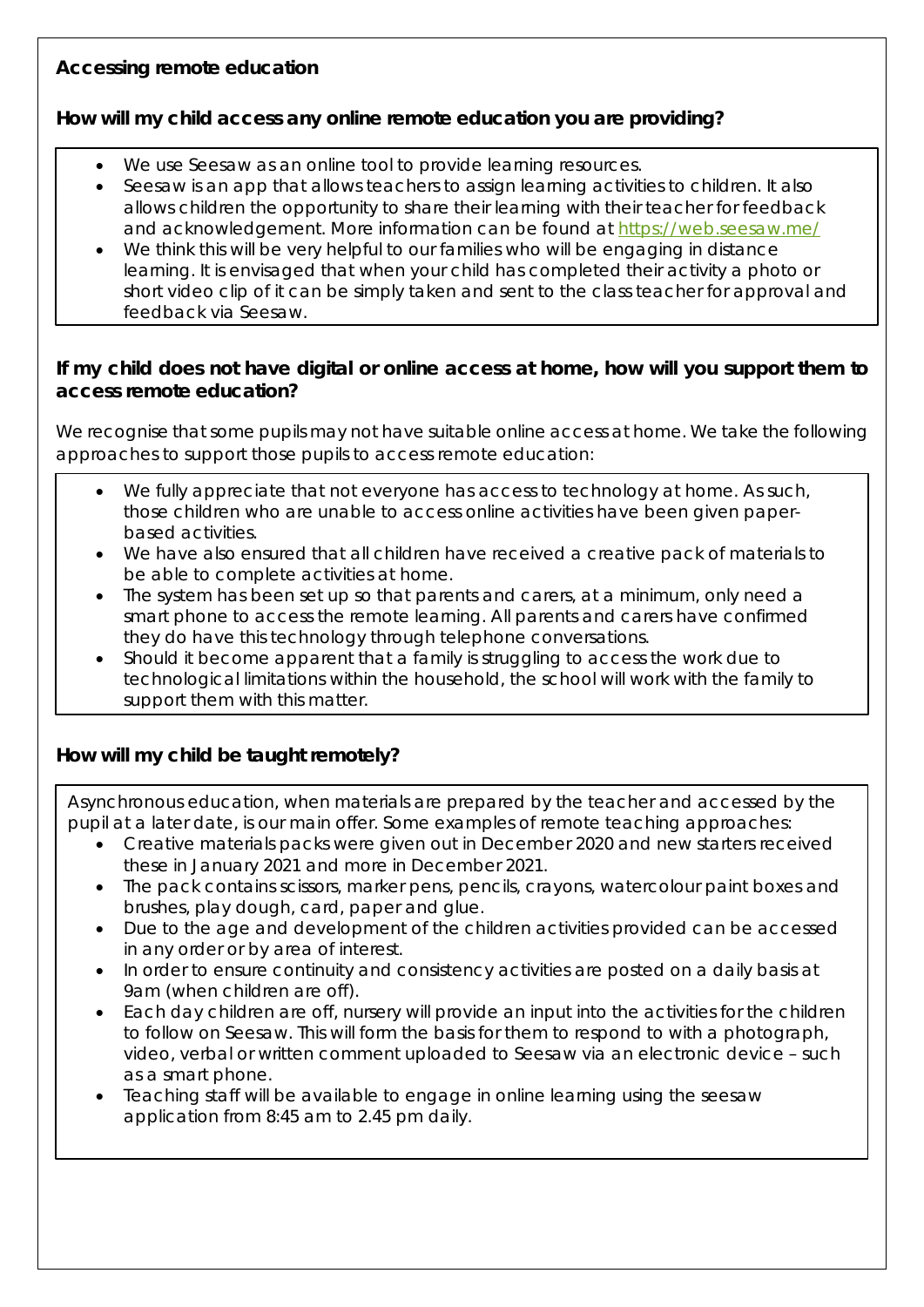- Feedback (either verbal or in written form) will be provided for every piece of work posted. Feedback should be detailed and meaningful and of the same quality as that of face-to-face teaching in the classroom, offering encouragement where appropriate and areas for improvement should this be apparent. It is not acceptable to respond to a child's piece of work with only an emoji. Where appropriate, whole class instructions will also be provided to support the collective learning of the children.
- Teaching staff will reassess the pace or difficulty of what is being taught in response to questions or assessments.
- Due thought and attention will also be given to the mental health of the children accessing remote learning by providing additional activities that promote a sense of positive wellbeing; this is really important.
- Regular telephone conversations with parents are also used for support regarding emotional wellbeing for the family.

### **Other resources :**

- Signposting/links to resources : Durham music service rhyme time, online library service story time videos.
- Activities available on the Rosemary Lane Nursery School website

### **Engagement and feedback**

### **What are your expectations for my child's engagement and the support that we as parents and carers should provide at home?**

- Rosemary Lane Nursery School acknowledges that teaching children at home can be challenging. However, we expect learning to take place everyday, Monday-Friday and for a set period of time.
- Children do not have to work from 8.45am 11.45am/2.45pm but can access activities around parental working hours or family pressures on technology.
- Rosemary Lane Nursery School also welcomes parents and carers to use SeeSaw as a means for communicating directly with nursery. Responses will be prompt and support offered wherever possible.

### **We expect parents to:**

- Seek help from the school if they need it.
- Be respectful when making any comments or concerns known to nursery.
- Support their children with home learning activities.

### **How will you check whether my child is engaging with their work and how will I be informed if there are concerns?**

- A daily register will be taken to ensure nursery children are engaging in learning, when children are absent but in good health. If a child is not engaging in learning and there has been no communication with school, the parent or carer of the child will be contacted and sensitively offered support. (As nursery education is non statutory this will be handled in a sensitive manner)
- Teachers will give feedback on a daily basis. Feedback is quicker and more effective online with Seesaw. If there are any concerns raised, teachers will contact parents/carers.
- The Headteacher will also be monitoring engagement levels using the Seesaw analytics tool. Where a child is not engaging, she will also reach out to the parents and carers to offer the appropriate support.